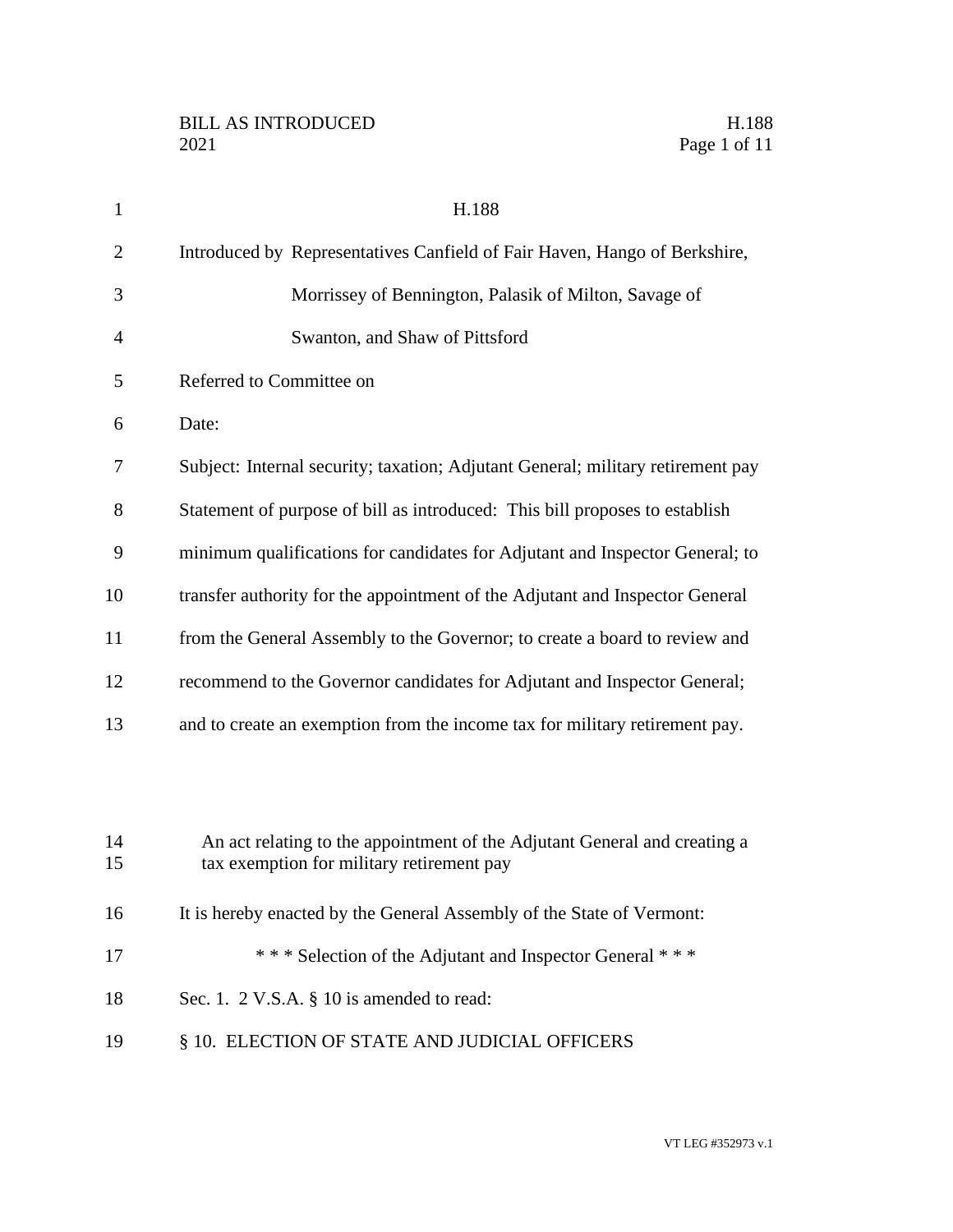| $\mathbf{1}$   | (a) At 10 o'clock and 30 minutes, forenoon, on the seventh Thursday after        |
|----------------|----------------------------------------------------------------------------------|
| $\overline{2}$ | their biennial meeting and organization, the Senate and House of                 |
| 3              | Representatives shall meet in joint assembly and proceed therein to elect the    |
| $\overline{4}$ | State officers, except judicial officers, whose election by the Constitution and |
| 5              | laws devolves in the first instance upon them in joint assembly, including the   |
| 6              | Sergeant at Arms, the Adjutant and Inspector General, and the legislative        |
| 7              | trustees of the University of Vermont and State Agricultural College. In case    |
| 8              | election of all such officers shall not be made on that day, they shall meet in  |
| 9              | joint assembly at 10 o'clock and 30 minutes, forenoon, on each succeeding        |
| 10             | day, Saturdays and Sundays excepted, and proceed in such election, until all     |
| 11             | such officers are elected.                                                       |
| 12             | * * *                                                                            |
| 13             | Sec. 2. 20 V.S.A. § 370 is added to read:                                        |
| 14             | § 370. ADJUTANT AND INSPECTOR GENERAL NOMINATING BOARD                           |
| 15             | (a) The Adjutant and Inspector General Nominating Board is created to            |
| 16             | nominate candidates for Adjutant and Inspector General.                          |
| 17             | $(b)(1)$ The Board shall consist of nine members who shall be selected as        |
| 18             | follows:                                                                         |
| 19             | (A) three members of the Governor's Veterans Advisory Council                    |
| 20             | appointed on a majority vote of the Council;                                     |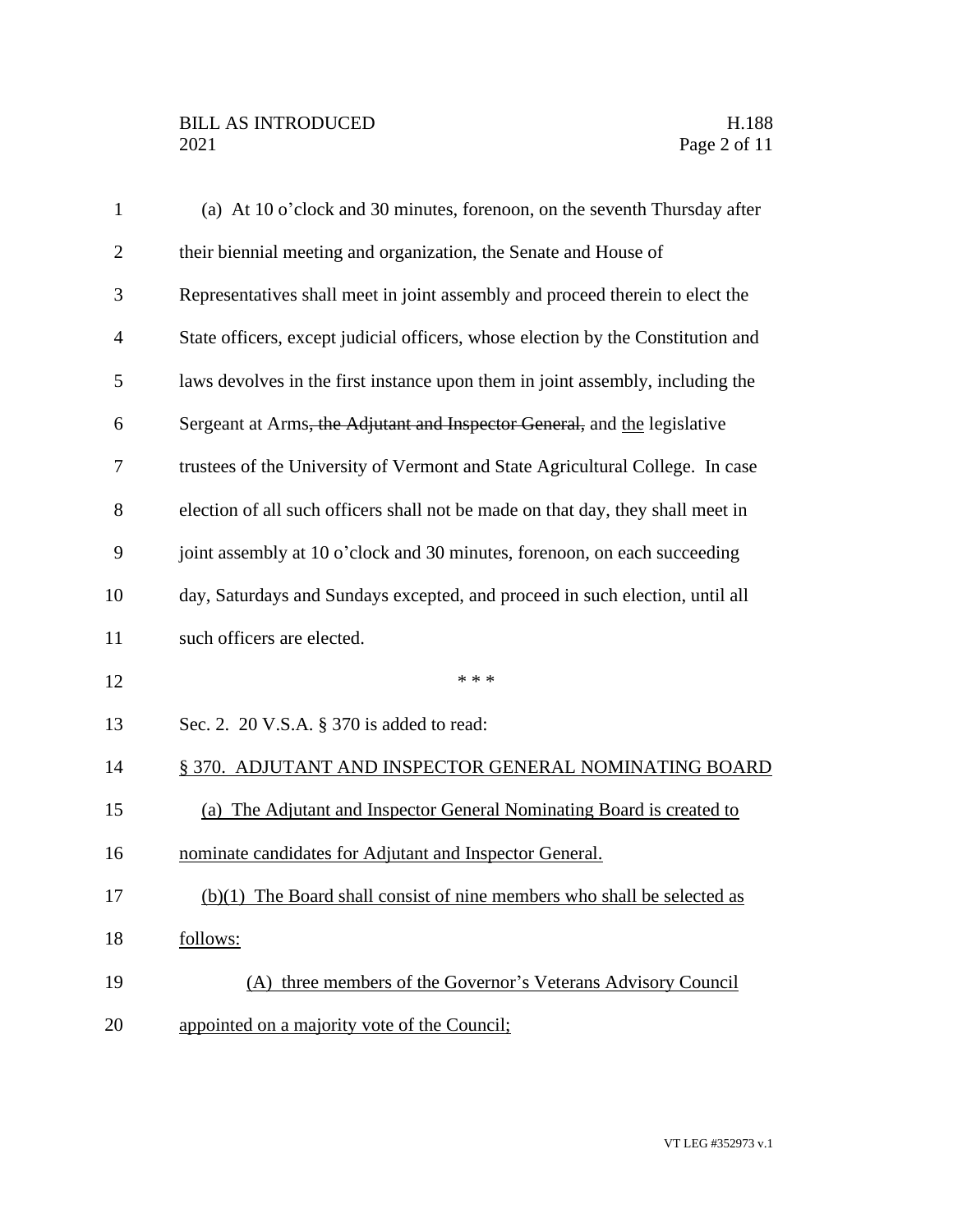| $\mathbf{1}$   | (B) three members of the House, not all of whom shall be members             |
|----------------|------------------------------------------------------------------------------|
| $\overline{2}$ | of the same party, appointed by the Speaker of the House; and.               |
| 3              | (C) three members of the Senate, not all of whom shall be members            |
| 4              | of the same party, appointed by the Committee on Committees.                 |
| 5              | (2)(A) The members of the Board shall serve for terms of two years and       |
| 6              | may serve for not more than three consecutive terms.                         |
| 7              | (B) All appointments shall occur between January 1 and February 1            |
| 8              | of each odd-numbered year, except to fill a vacancy. A House vacancy that    |
| 9              | occurs when the General Assembly is adjourned shall be filled by the Speaker |
| 10             | of the House, and a Senate vacancy that occurs when the General Assembly is  |
| 11             | adjourned shall be filled by the Senate Committee on Committees.             |
| 12             | (C) Members shall serve until their successors are appointed.                |
| 13             | (3) The members shall elect their own chair who shall serve for a term       |
| 14             | of two years.                                                                |
| 15             | (c) Legislative members of the Board shall be entitled to per diem           |
| 16             | compensation and reimbursement for expenses in accordance with 2 V.S.A.      |
| 17             | § 406. Members of the Board who are not otherwise compensated by their       |
| 18             | employer shall be entitled to per diem compensation and reimbursement for    |
| 19             | expenses in the same manner as board members are compensated under           |
| 20             | 32 V.S.A. § 1010. The compensation and reimbursement for the six members     |
| 21             | appointed by the House and Senate shall be paid from the legislative         |
|                |                                                                              |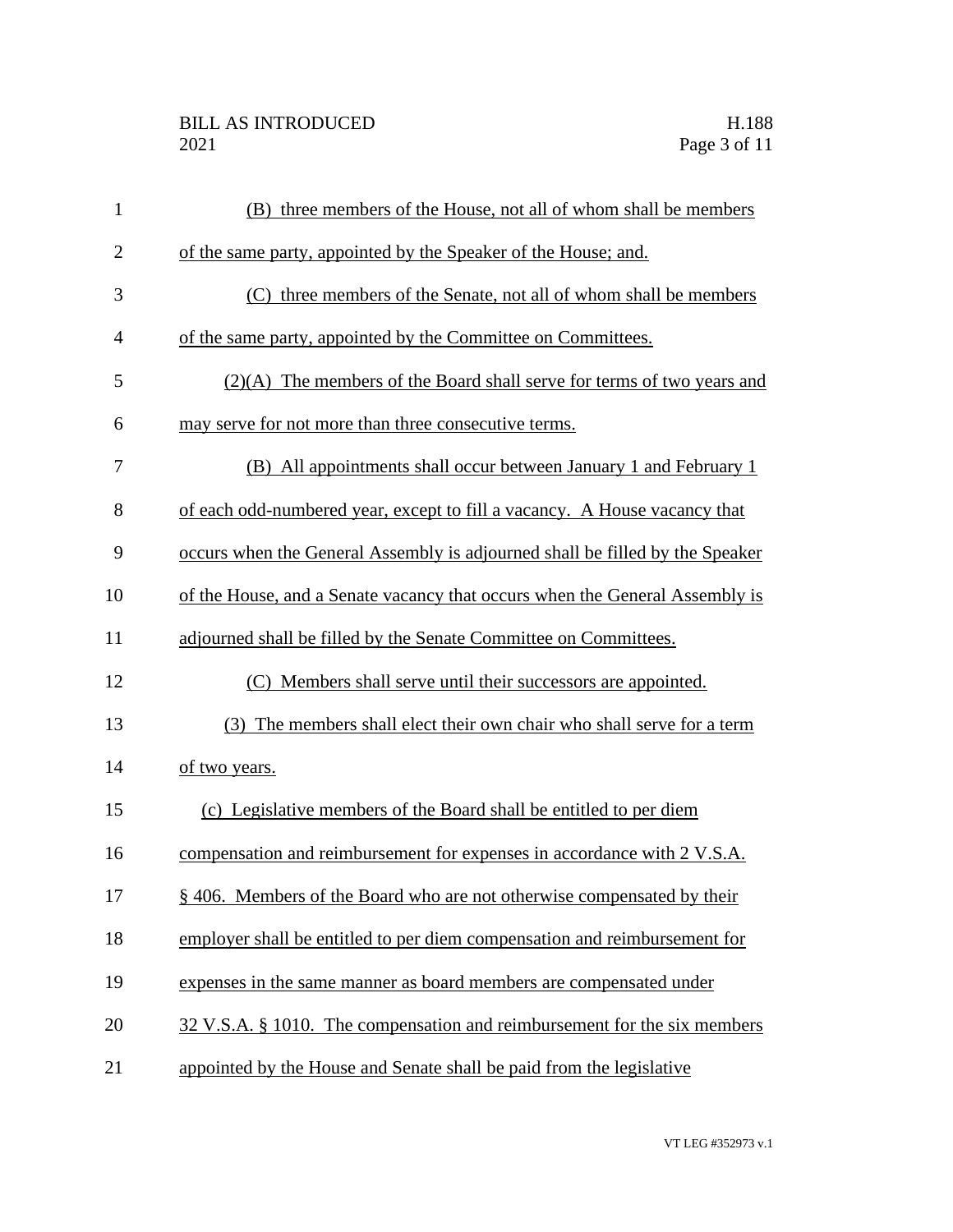| $\mathbf{1}$   | appropriation. The compensation and reimbursement for the three members       |
|----------------|-------------------------------------------------------------------------------|
| $\overline{2}$ | appointed by the Governor's Veterans Advisory Council shall be paid from the  |
| 3              | appropriation for the Military Department.                                    |
| 4              | (d) A quorum of the Board shall consist of a majority of the members.         |
| 5              | (e) The Board is authorized to use the staff and services of appropriate      |
| 6              | State agencies and departments as necessary to conduct investigations of      |
| 7              | candidates.                                                                   |
| 8              | Sec. 3. 20 V.S.A. § 371 is added to read:                                     |
| 9              | § 371. DECLARATION OF CANDIDACY FOR ADJUTANT AND                              |
| 10             | <b>INSPECTOR GENERAL; REQUIREMENTS</b>                                        |
| 11             | (a)(1) A candidate for Adjutant and Inspector General shall, on or before     |
| 12             | November 1 of the year prior to when the Governor will appoint a new          |
| 13             | Adjutant and Inspector General, declare his or her candidacy to the Board     |
| 14             | pursuant to procedures adopted by the Board and certify under oath that he or |
| 15             | she meets the qualifications set forth in subsection (b) of this section.     |
| 16             | (2) In the case of a vacancy occurring during a term, a candidate shall,      |
| 17             | not later than 14 days after the office of Adjutant and Inspector General     |
| 18             | becomes vacant, declare his or her candidacy to the Board pursuant to         |
| 19             | procedures adopted by the Board and certify under oath that he or she meets   |
| 20             | the qualifications set forth in subsection (b) of this section.               |
| 21             | (b) A candidate for Adjutant and Inspector General shall:                     |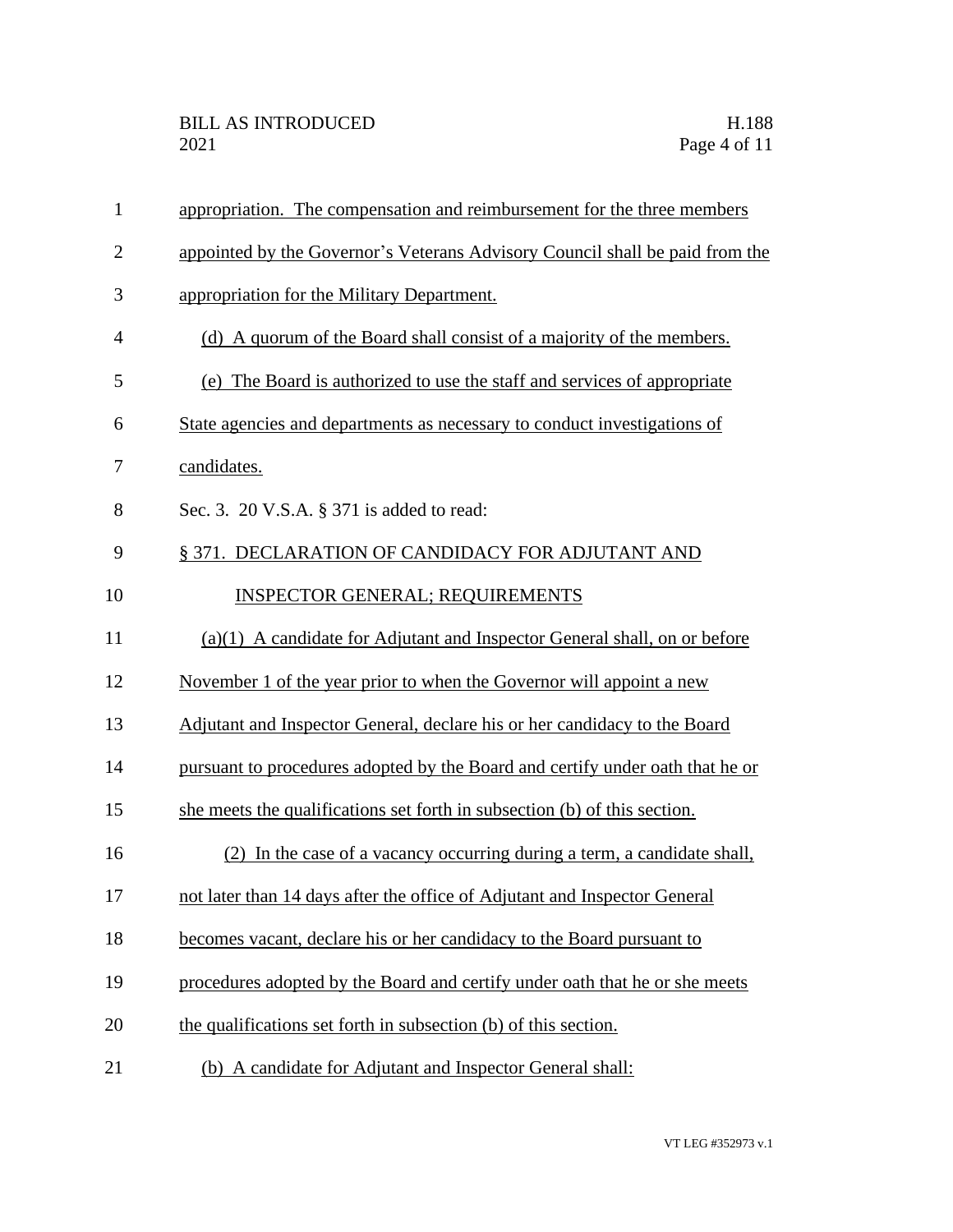| $\mathbf{1}$   | (1) be a resident of Vermont;                                                  |
|----------------|--------------------------------------------------------------------------------|
| $\mathbf{2}$   | (2) have attained the rank of lieutenant colonel (O-5) or above;               |
| 3              | (3) be a current member of the U.S. Army, the U.S. Air Force, the              |
| $\overline{4}$ | U.S. Army Reserve, the U.S. Air Force Reserve, the Army National Guard, or     |
| 5              | the Air National Guard, or be eligible to return to active service in the Army |
| 6              | National Guard or the Air National Guard; and                                  |
| 7              | (4) be a graduate of a Senior Service College, currently enrolled in a         |
| 8              | Senior Service College, or eligible to be enrolled in a Senior Service College |
| 9              | during the biennium in which the candidate would first be appointed.           |
| 10             | (c) The Board's procedures pursuant to this section and section 372 of this    |
| 11             | chapter shall not be subject to rulemaking under 3 V.S.A. §§ 836–844 and may   |
| 12             | be adopted and revised at the discretion of the Board.                         |
| 13             | $(d)(1)$ Except as otherwise provided by subdivision (2) of this subsection:   |
| 14             | (A) all proceedings of the Board shall be confidential and exempt              |
| 15             | from the Vermont Open Meeting Law, 1 V.S.A. chapter 5, subchapter 2; and       |
| 16             | (B) all records of the Board, including the names of candidates and            |
| 17             | any information related to candidates, shall be exempt from public inspection  |
| 18             | and copying under the Public Records Act and shall be kept confidential.       |
| 19             | (2) The following shall be public:                                             |
| 20             | (A) the Board's operating procedures;                                          |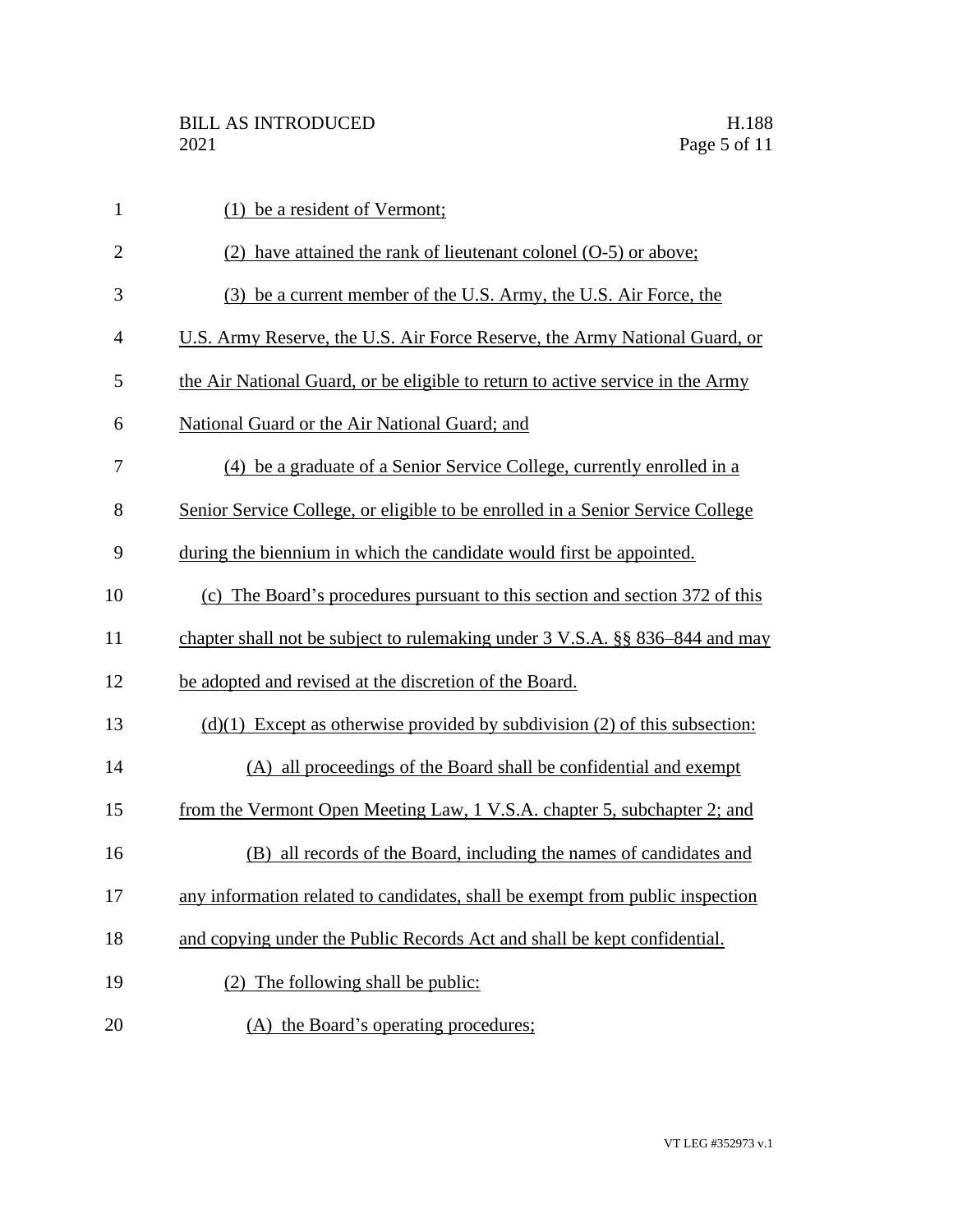| $\mathbf{1}$   | (B) the Board's application procedures and any application or other            |
|----------------|--------------------------------------------------------------------------------|
| $\overline{2}$ | forms used by the Board, provided they do not contain information about a      |
| 3              | candidate or confidential proceedings;                                         |
| $\overline{4}$ | (C) proceedings of the Board that are not directly related to the              |
| 5              | consideration of candidates;                                                   |
| 6              | (D) the names of the candidates sent to the Governor; and                      |
| 7              | (E) at the time the Board sends the names of the candidates to the             |
| 8              | Governor, the total number of applicants interviewed by the Board and the      |
| 9              | total number of candidates sent to the Governor.                               |
| 10             | Sec. 4. 20 V.S.A. § 372 is added to read:                                      |
| 11             | § 372. DUTIES OF NOMINATING BOARD                                              |
| 12             | (a) Interview and selection. The Board shall interview each candidate for      |
| 13             | Adjutant and Inspector General and evaluate him or her with respect to:        |
| 14             | (1) the qualifications set forth in subsection $371(b)$ of this title;         |
| 15             | $(2)$ leadership;                                                              |
| 16             | (3) integrity; and                                                             |
| 17             | (4) administrative and communication skills.                                   |
| 18             | (b) Nomination. After interviewing and evaluating all candidates, the          |
| 19             | Board shall submit to the Governor a list of all well-qualified candidates for |
| 20             | Adjutant and Inspector General.                                                |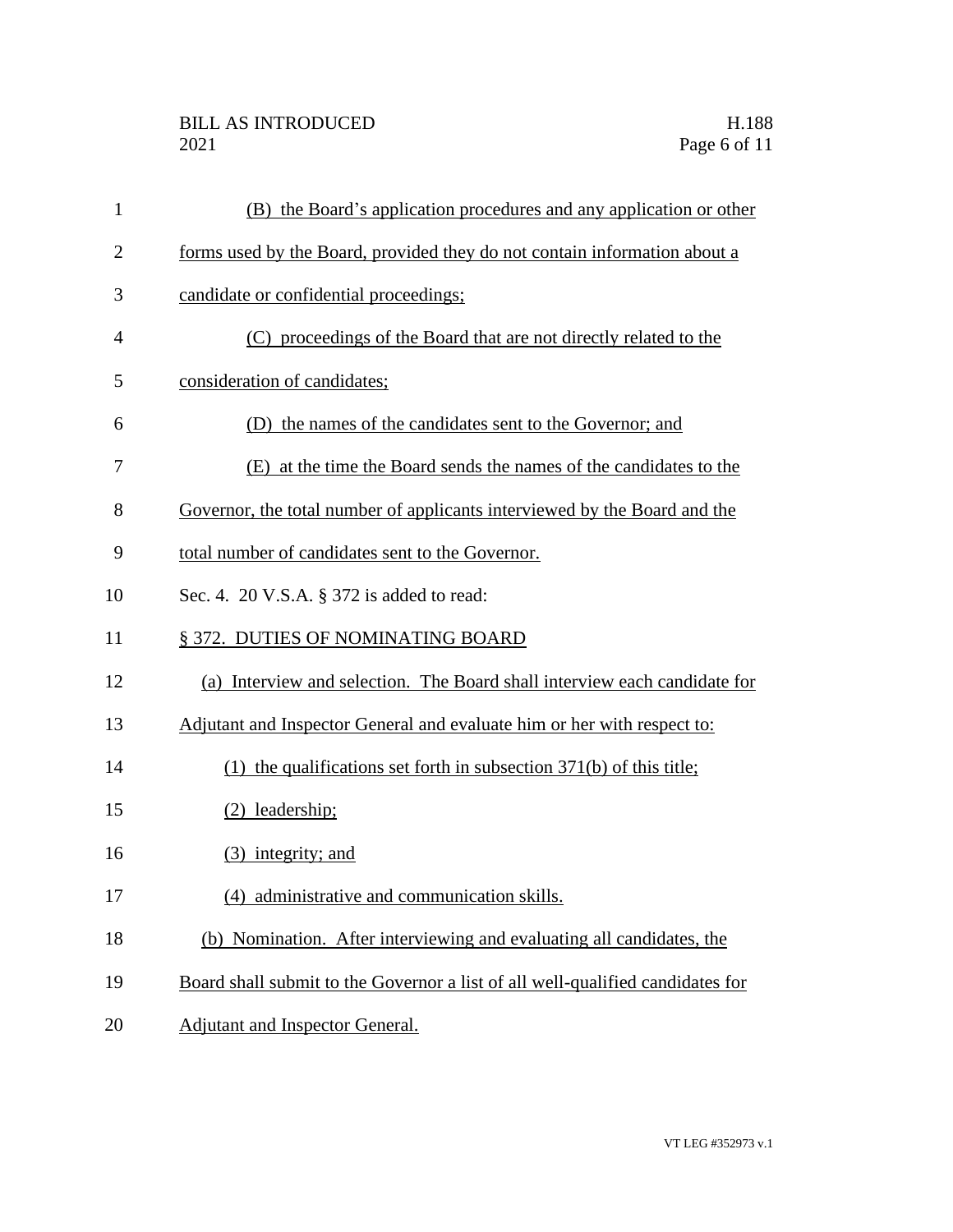| $\mathbf{1}$   | Sec. 5. 20 V.S.A. § 363 is amended to read:                                        |
|----------------|------------------------------------------------------------------------------------|
| $\overline{2}$ | § 363. OFFICERS GENERALLY                                                          |
| 3              | $(a)(1)$ The General Assembly shall biennially elect Governor shall appoint,       |
| $\overline{4}$ | with the advice and consent of the Senate and from a list of candidates            |
| 5              | submitted by the Adjutant and Inspector General Nominating Board, an               |
| 6              | Adjutant and Inspector General, who for a term of four years.                      |
| 7              | (2) An Adjutant and Inspector General appointed to fill a vacancy                  |
| 8              | occurring during a term shall serve the remainder of the unexpired term.           |
| 9              | (3) The Adjutant and Inspector General shall also be Quartermaster                 |
| 10             | General with and have the rank of a major general in Vermont.                      |
| 11             | $(b)(1)$ The Adjutant General may appoint a deputy Deputy with appropriate         |
| 12             | rank, the approval of the Governor. The Adjutant General may also appoint an       |
| 13             | Assistant Adjutant General for Army, an Assistant Adjutant General for Air, an     |
| 14             | Assistant Adjutant General for Joint Operations, a Sergeant Major, and a Chief     |
| 15             | Master Sergeant, without pay, with the approval of the Governor.                   |
| 16             | (2) The Adjutant and Inspector General may remove the appointed                    |
| 17             | assistant adjutant generals and sergeants and shall be responsible for their acts. |
| 18             | (3) Upon appointment, each Assistant Adjutant General assistant                    |
| 19             | adjutant general shall be a federally recognized officer of the National Guard     |
| 20             | of the rank of lieutenant colonel or above, and shall have a rank of colonel or    |
| 21             | brigadier general in Vermont, and the Sergeant Major shall be a federally          |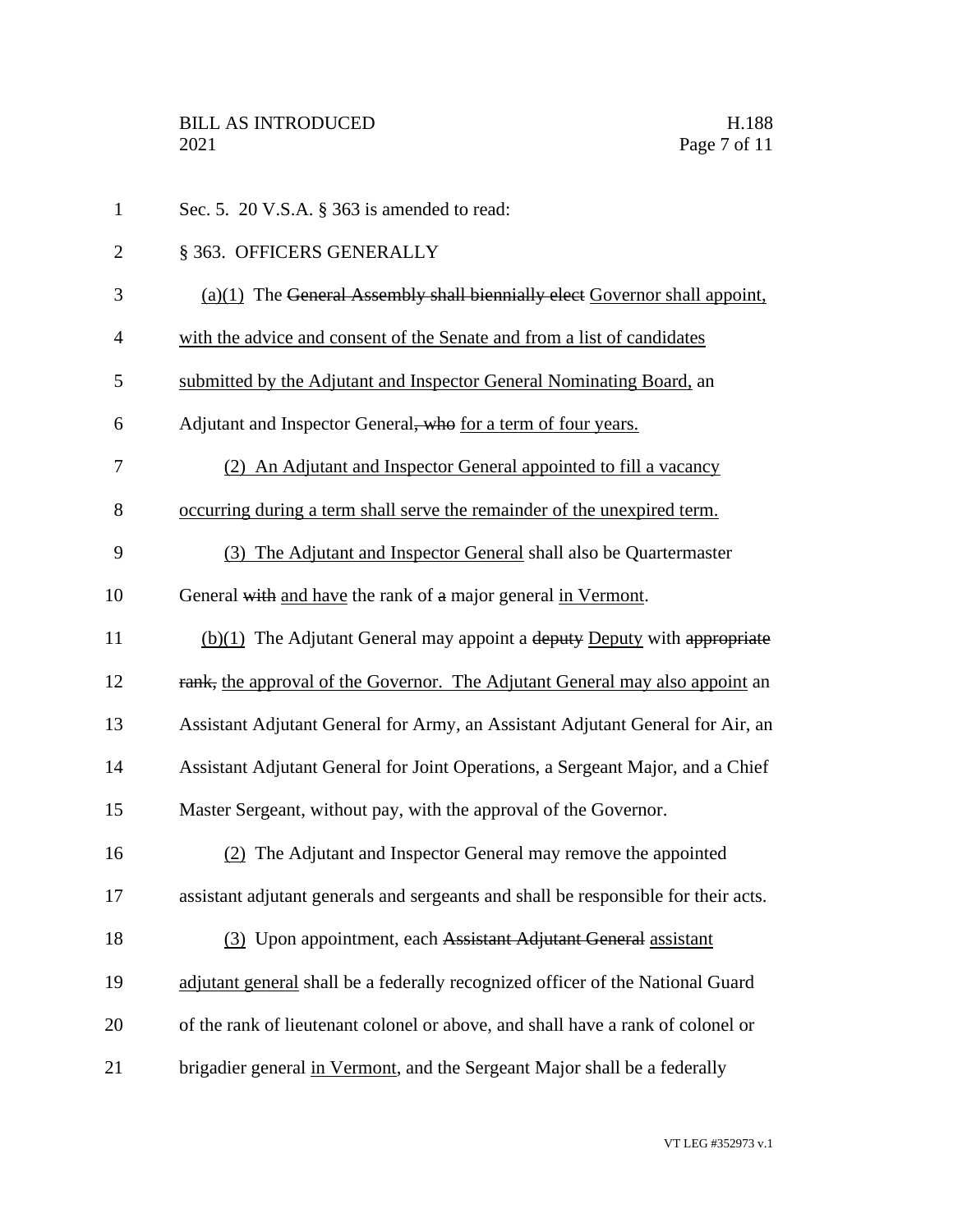| $\mathbf{1}$   | recognized noncommissioned officer of the National Guard of the rank of          |
|----------------|----------------------------------------------------------------------------------|
| $\overline{2}$ | master sergeant or first sergeant or above, and the Chief Master Sergeant shall  |
| 3              | be a federally recognized noncommissioned officer of the rank of senior master   |
| $\overline{4}$ | sergeant or first sergeant.                                                      |
| 5              | (4) The Deputy, Assistants assistants, and Sergeants sergeants shall             |
| 6              | perform duties as the Adjutant and Inspector General and Quartermaster           |
| 7              | General shall direct.                                                            |
| 8              | $(c)(1)$ In the absence or disability of the efficer Adjutant and Inspector      |
| 9              | General, the Deputy shall perform the duties of that office.                     |
| 10             | (2) In case a vacancy occurs in the office of Adjutant and Inspector             |
| 11             | General and Quartermaster General, the Deputy shall assume and discharge the     |
| 12             | duties of the office until the vacancy is filled.                                |
| 13             | (d) The appointments Appointments made pursuant to subsections (a) and           |
| 14             | (b) of this section shall be in writing and recorded in the office Office of the |
| 15             | Secretary of State.                                                              |
| 16             | (e) All other officers of the National Guard shall be chosen in accordance       |
| 17             | with rules adopted by the Governor consistent with the laws of this State and    |
| 18             | the United States.                                                               |
| 19             | *** Tax Exemption for U.S. Armed Forces Retirement Pay ***                       |
| 20             | Sec. 6. 32 V.S.A. § 5811 is amended to read:                                     |
| 21             | § 5811. DEFINITIONS                                                              |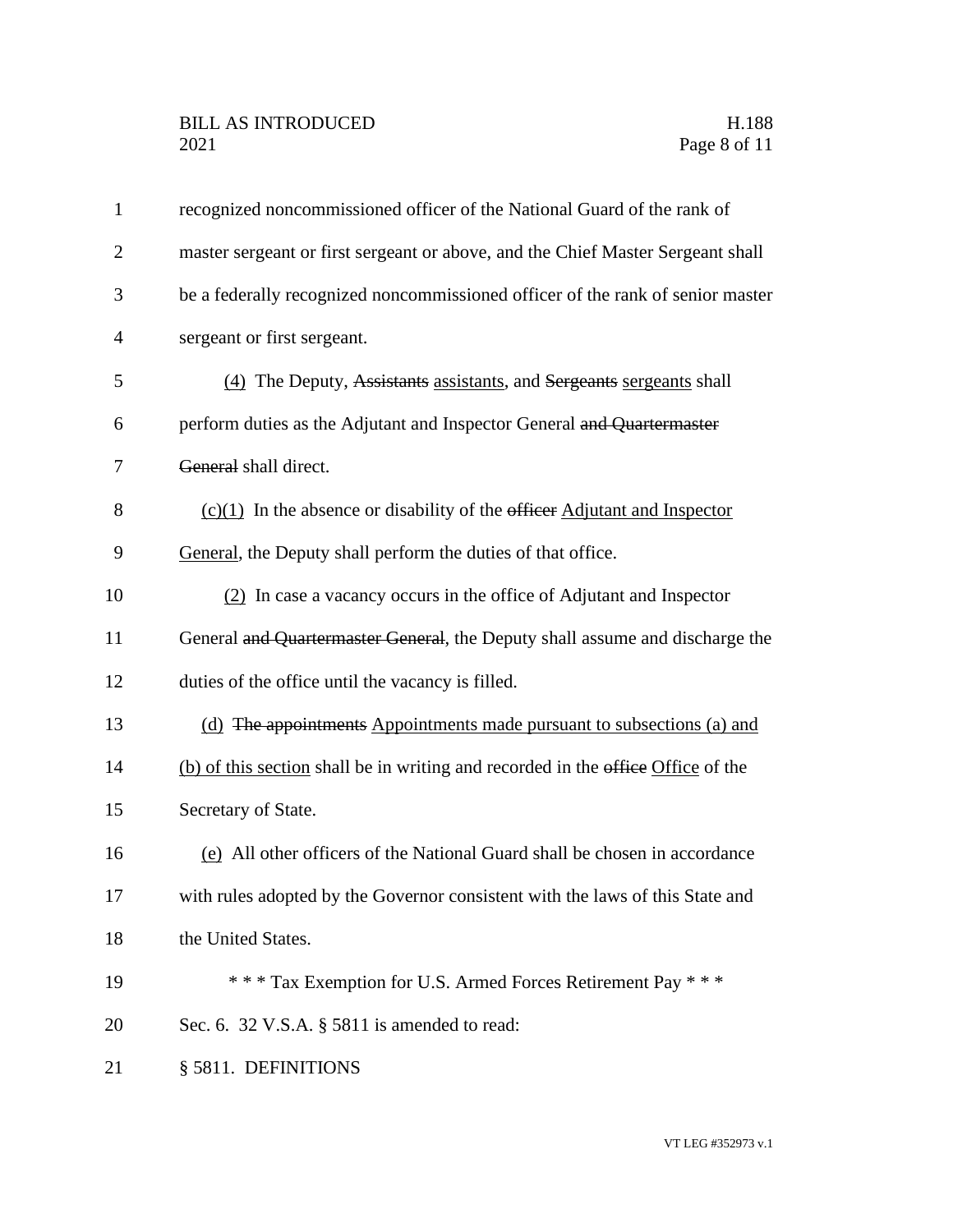## BILL AS INTRODUCED H.188<br>2021 Page 9 of 11

| $\mathbf{1}$   | The following definitions shall apply throughout this chapter unless the        |
|----------------|---------------------------------------------------------------------------------|
| $\overline{2}$ | context requires otherwise:                                                     |
| 3              | * * *                                                                           |
| 4              | (21) "Taxable income" means, in the case of an individual, federal              |
| 5              | adjusted gross income determined without regard to 26 U.S.C. § 168(k) and:      |
| 6              | (A) Increased increased by the following items of income (to the                |
| 7              | extent such income is excluded from federal adjusted gross income):             |
| 8              | * * *                                                                           |
| 9              | (B) Decreased decreased by the following items of income (to the                |
| 10             | extent such income is included in federal adjusted gross income):               |
| 11             | * * *                                                                           |
| 12             | (iii) recapture of State and local income tax deductions not taken              |
| 13             | against Vermont income tax; and                                                 |
| 14             | (iv) the portion of federally taxable benefits received under the               |
| 15             | federal Social Security Act that is required to be excluded under section 5830e |
| 16             | of this chapter; and                                                            |
| 17             | (v) one-half the amount of U.S. Armed Forces retirement pay that                |
| 18             | is subject to federal income tax; and                                           |
| 19             | (C) Decreased decreased by the following exemptions and                         |
| 20             | deductions:                                                                     |
| 21             | * * *                                                                           |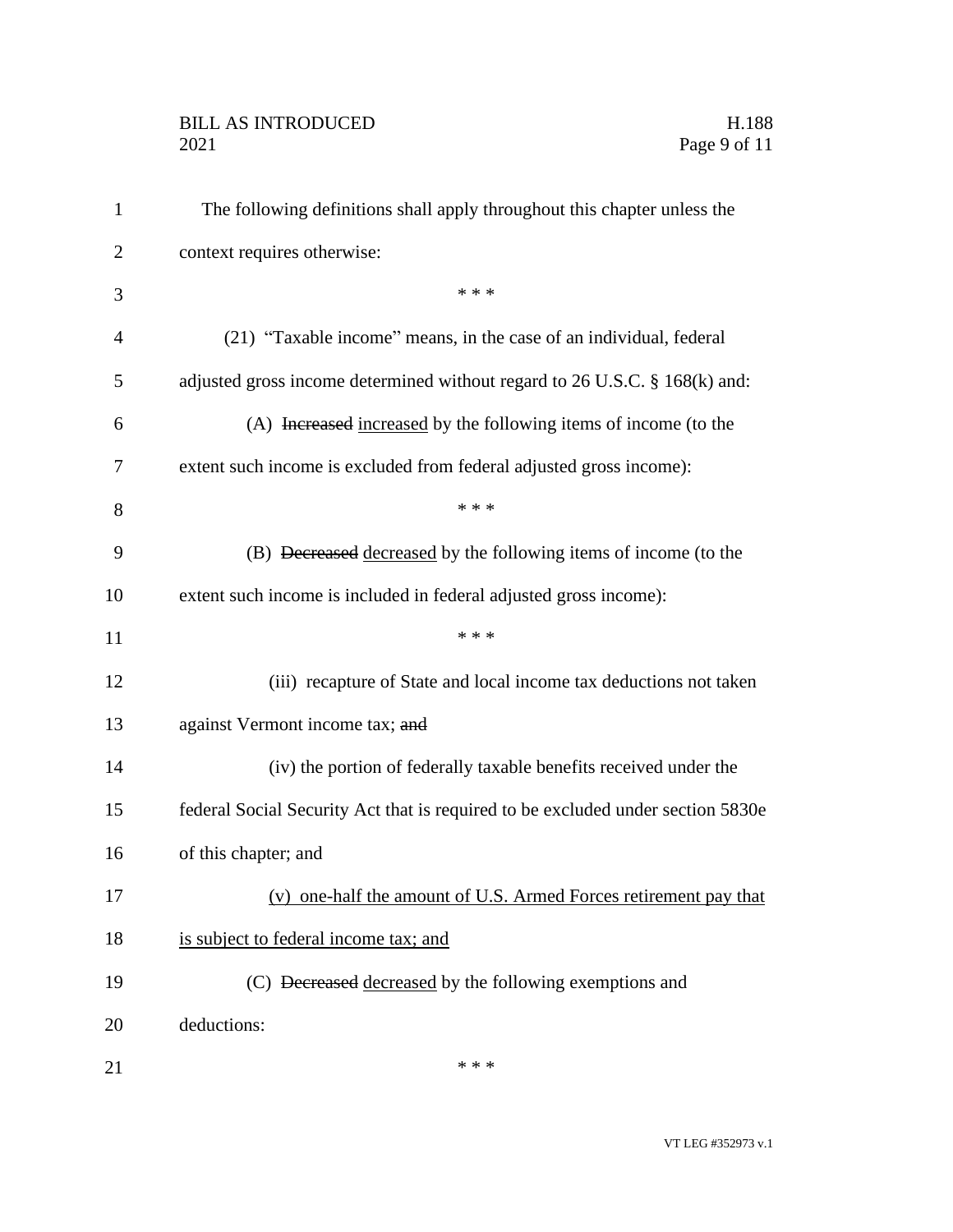| $\mathbf{1}$ | Sec. 7. 32 V.S.A. § 5811 is amended to read:                                   |
|--------------|--------------------------------------------------------------------------------|
| 2            | § 5811. DEFINITIONS                                                            |
| 3            | The following definitions shall apply throughout this chapter unless the       |
| 4            | context requires otherwise:                                                    |
| 5            | * * *                                                                          |
| 6            | (21) "Taxable income" means, in the case of an individual, federal             |
| 7            | adjusted gross income determined without regard to 26 U.S.C. § 168(k) and:     |
| 8            | * * *                                                                          |
| 9            | (B) decreased by the following items of income (to the extent such             |
| 10           | income is included in federal adjusted gross income):                          |
| 11           | * * *                                                                          |
| 12           | (v) one-half the amount of U.S. Armed Forces retirement pay that               |
| 13           | is subject to federal income tax; and                                          |
| 14           | * * *                                                                          |
| 15           | Sec. 8. 32 V.S.A. § 5813 is amended to read:                                   |
| 16           | § 5813. STATUTORY PURPOSES                                                     |
| 17           | * * *                                                                          |
| 18           | $(g)(1)$ The statutory purpose of the exemption for military pay in            |
| 19           | subdivisions $5823(a)(2)$ and (b)(3) of this title is to provide additional    |
| 20           | compensation for military personnel in recognition of their service to Vermont |
| 21           | and to the country.                                                            |